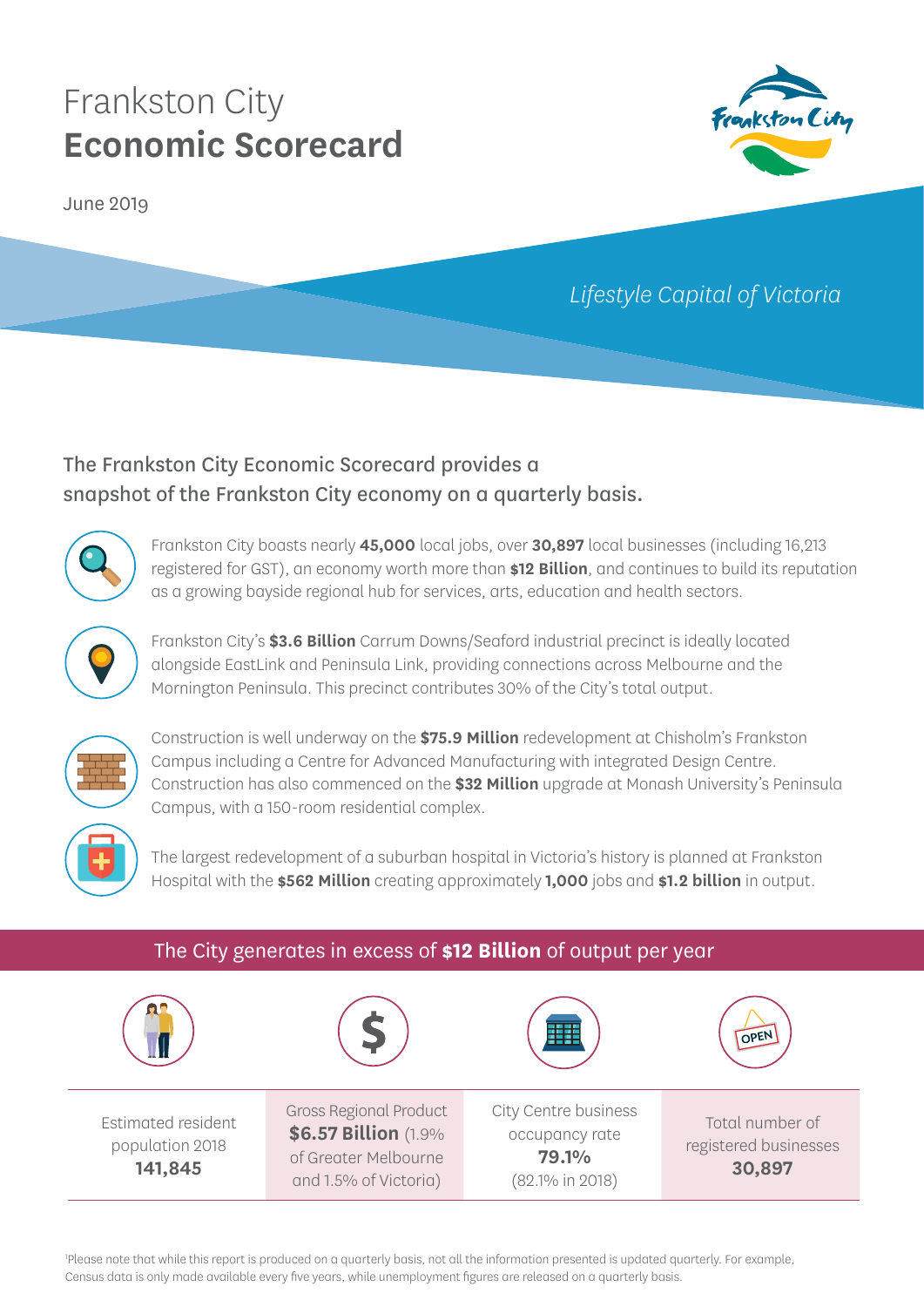## **Top 6 Industries** Output value **\$8.5** Billion



Construction **\$2.40 Billion**

Manufacturing **\$2.16 Billion**



Rental, Hiring & Real Estate Services **\$1.53 Billion**



≝



Assistance **\$1.15 Billion** Retail Trade

Health Care & Social

Electricity, Gas, Water and Waste Services **\$601 Million**



#### **Total number** of jobs **44,934**



O

win

Frankston City has **0.31** jobs per resident (up from 0.29 in 2011)



**20,517** (46%) of individuals working in Frankston City also reside in the City



**57.7%** of businesses intend to employ more staff in the next 12-24 months



**5,894** (13.1%) Retail Trade

**5,483** (12.2%) Construction





 $\frac{1}{2}$ **2,991** (6.7%) Accommodation & Food Services

**4,195** (9.3%) Education & Training

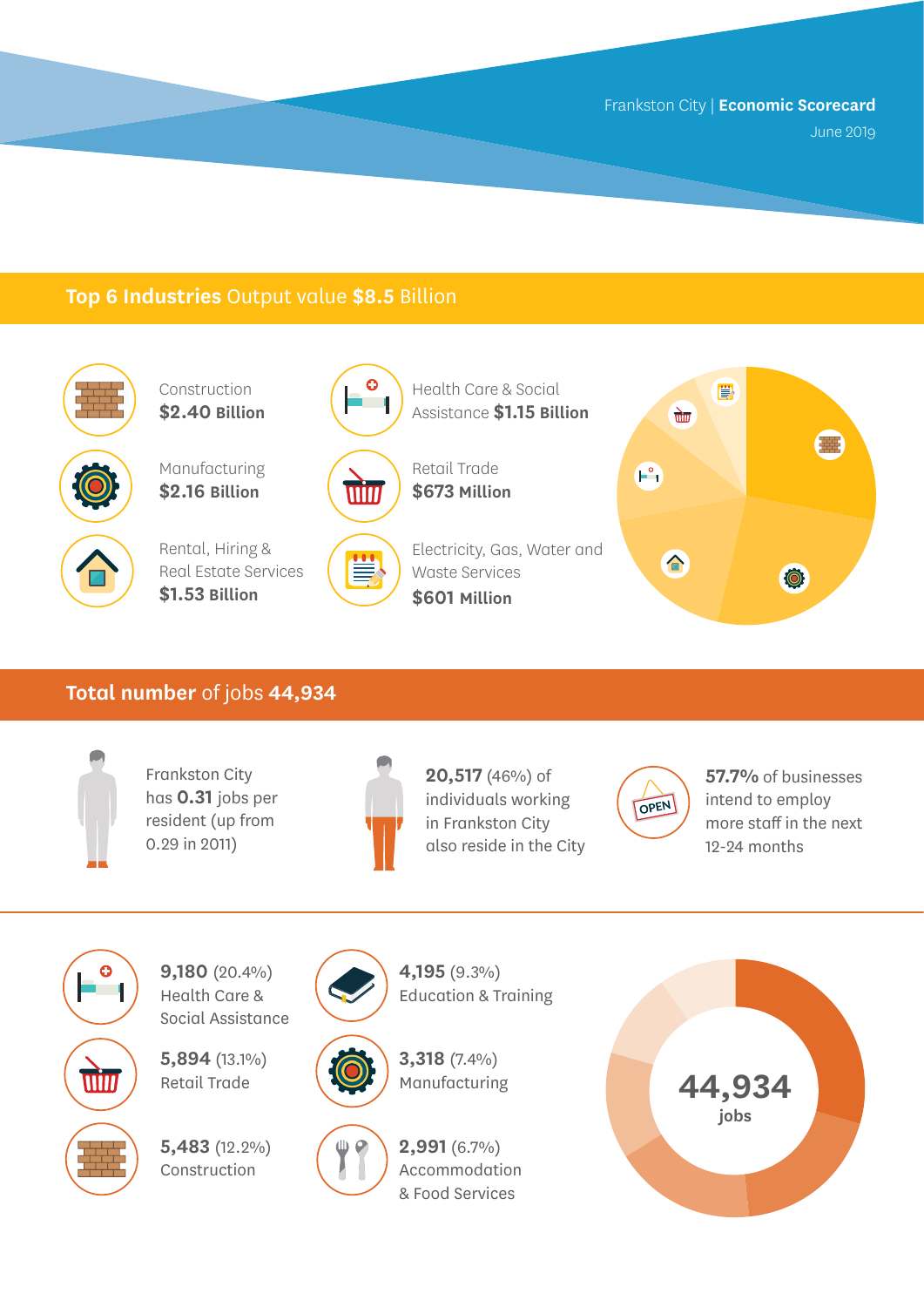## **Hours** worked and Qualifications





**18 Degree Courses**  are now offered on campus in

| <b>Qualifications of Residents</b> | <b>Frankston City</b> |               | <b>Greater Melbourne</b> |
|------------------------------------|-----------------------|---------------|--------------------------|
|                                    | <b>Number</b>         | $\frac{0}{0}$ | $\frac{0}{0}$            |
| Bachelor or Higher Degree          | 15,854                | 14.5          | 27.5                     |
| Advanced Diploma and Diploma       | 11.151                | 10.9          | 9.5                      |
| Vocational                         | 25,716                | 23.6          | 15.3                     |
| No Qualifications                  | 44,966                | 41.2          | 38.6                     |
| Not Stated                         | 11,428                | 10.5          | 9.2                      |

## **Unemployment** Rate

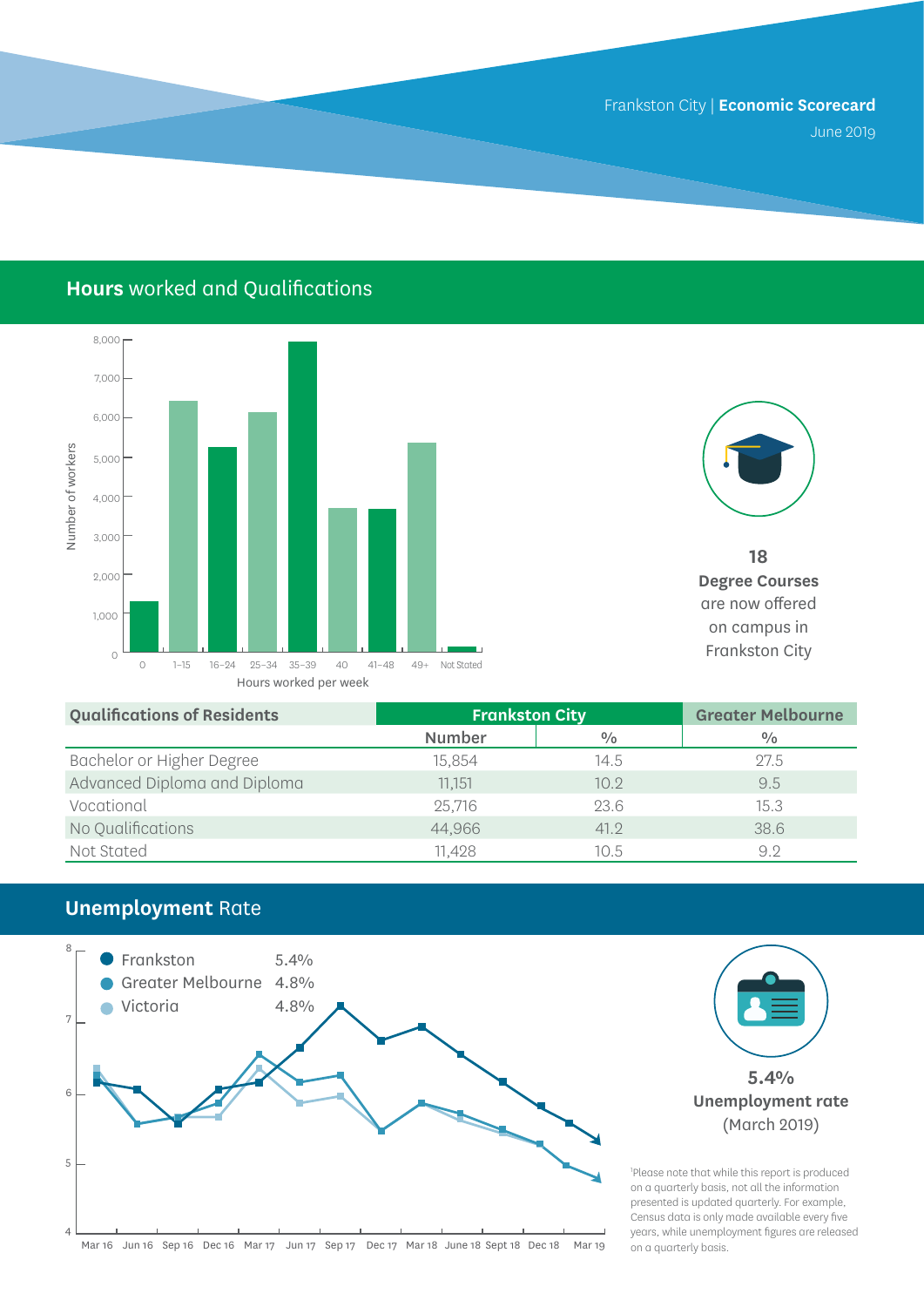## **Major Investments** (under construction or recently completed)

| Chisholm Institute Frankston Campus Redevelopment |              | \$75.9 Million 676 jobs created |
|---------------------------------------------------|--------------|---------------------------------|
| Frankston Private Hospital                        | \$40 Million | 407 jobs created                |
| Monash University                                 | \$32 Million | 142 jobs created                |
| Frankston Station Precinct Redevelopment          |              | \$63.8 Million 231 jobs created |
| Mixed use Retail/Apartments (38 Playne Street)    | \$5 Million  | 18 jobs created                 |
| Mixed use Retail/Apartments (Clyde Street)        | \$3 Million  | <b>11</b> jobs created          |



**98%** of businesses in Frankston City employ less than 20 people

## **Building Permits Issued** (March–May 2019)

| <b>Type</b>                     | <b>No of Permits</b> | <b>Value of Permits</b> |
|---------------------------------|----------------------|-------------------------|
| Commercial                      | 23                   | \$46,270,567            |
| Domestic                        | 282                  | \$39,651,545            |
| Hospital/Healthcare             | 6                    | \$86,210,924            |
| Industrial                      | 6                    | \$6,985,445             |
| <b>Public Buildings</b>         | 16                   | \$10,167,871            |
| Residential                     | 6                    | \$7,219,200             |
| Retail                          | 18                   | \$1,008,348             |
| <b>TOTAL</b>                    | 357                  | \$197,513,900           |
| Change from previous<br>quarter | 71.60%               | 61.3%                   |

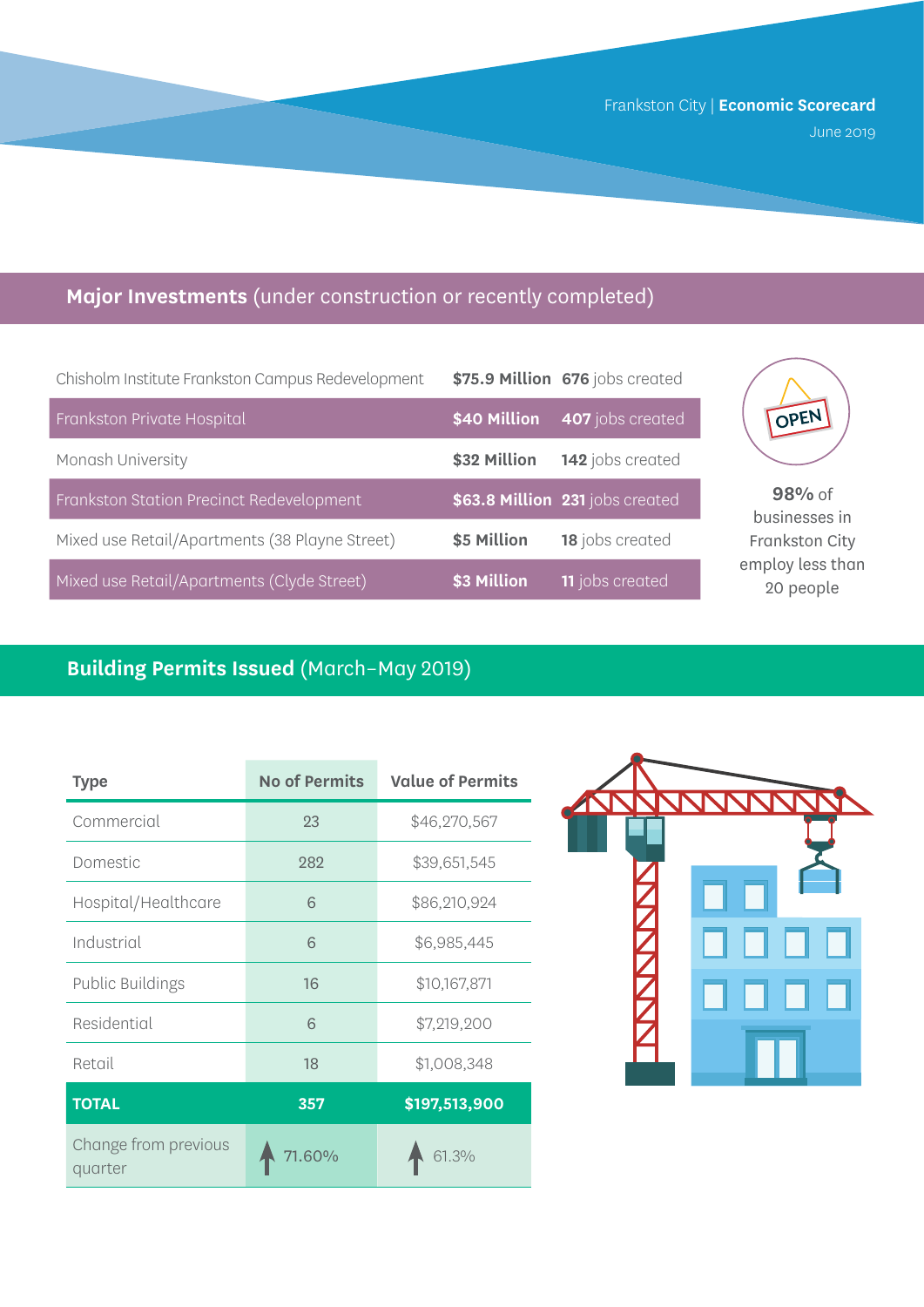June 2019

## **Tourism**



**\$305 Million** is the value of the tourism sector



**1,924** jobs in tourism sector



**808,600** 

people visit Frankston City (annually) (11% of Mornington Peninsula Region



**Regional Domestic Overnight visitors – 130,000** (7.7% of Mornington Peninsula Region)

**Domestic Nights – 348,800** (7.6% of Mornington Peninsula Region)

**Regional domestic day trippers – 594,100** (10.6% of Mornington Peninsula Region)





**9,291** people like Visit Frankston on Facebook (up 470 on March

Quarter)

**Tourism Event Attraction Program 2018–2019**

Five events scheduled

**83,000** attendees expected

Cost per attendee **\$0.49**

Estimated projected economic benefit **\$5.8 Million**



**5,364**  people follow Visit Frankston on Instagram (up 434 on March Quarter)



**1793** Subscribers to 'Frankston Enjoy Every Moment' eNewsletter (up 743 on March Quarter)



**33,699** visitors used the Frankston Visitor Information Centre in 2018–2019 (face-face, phone, email)



Resident Morning Tea an average of **20** people attend per session



Number of volunteers **24**